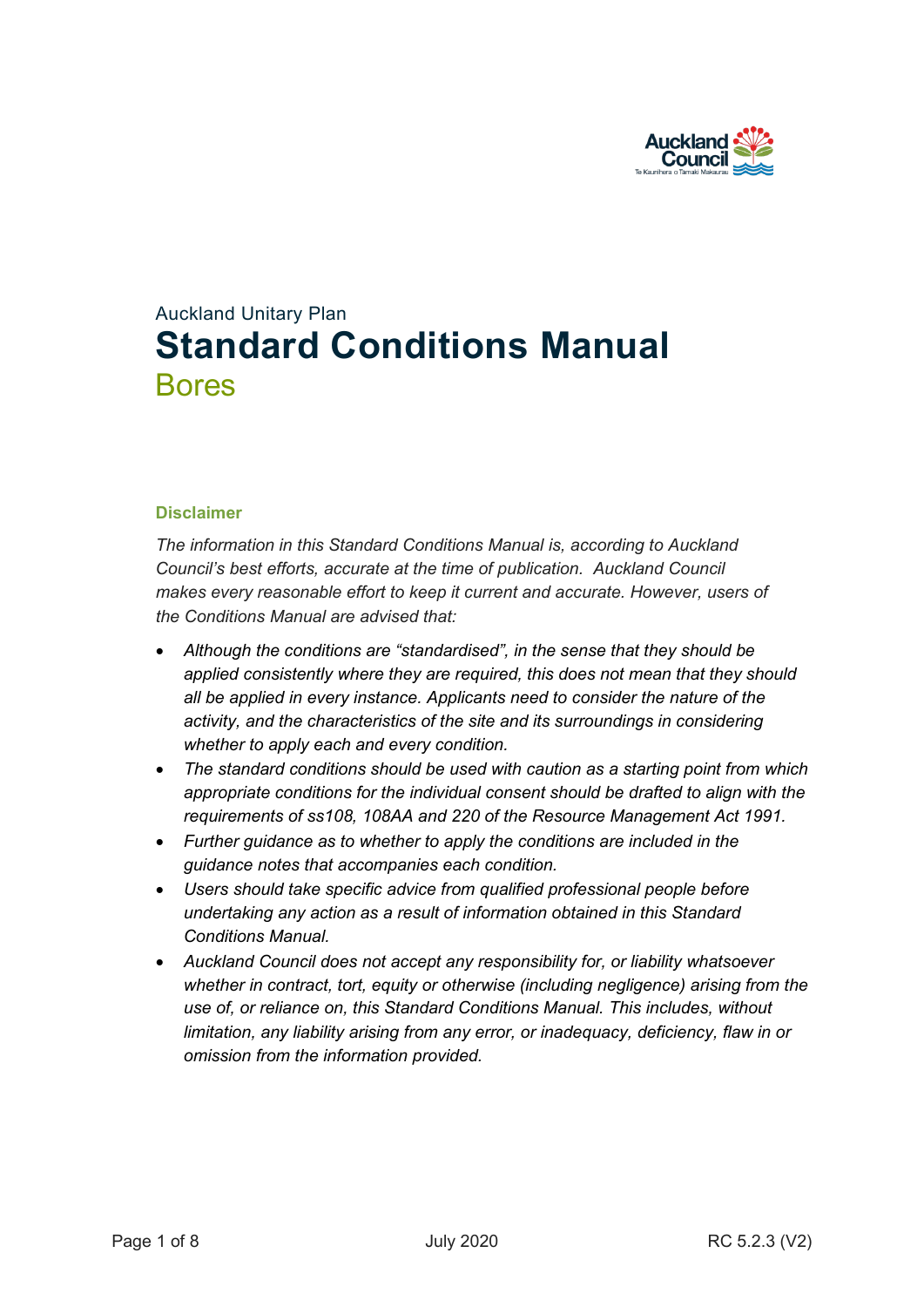# **Introduction**

The purpose of these bore conditions is primarily to ensure that bores and their associated structures are constructed correctly to minimize contamination of groundwater during construction.

The Coastal & Water Allocation Team will monitor stand alone Bore consents. All integrated consents will be monitored by the Team Leader [specify area] Compliance Monitoring. An internal agreement between the Monitoring and the Coastal & Water Allocation team will ensure that all information necessary to the consent is appropriately assessed while the customer maintains a single point of contact with the council. Where a standalone consent is granted the single point of contact for the conditions can be changed to Team Leader – Coastal & Water Allocation.

## **Which conditions should I use?**

All of the following conditions and advice notes apply to a standard bore consent.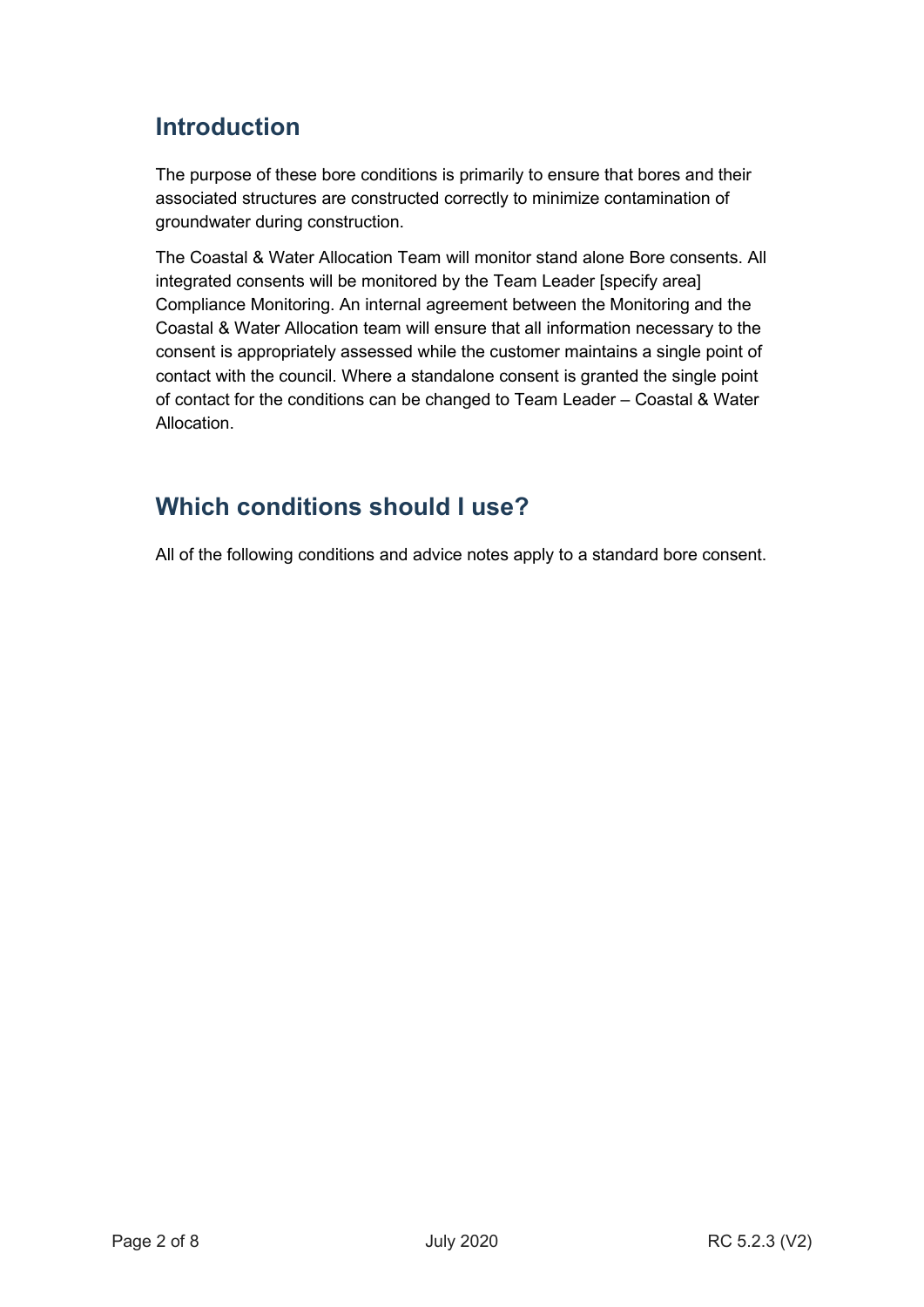# **Conditions**

## **Condition 1: Bore location and construction**

The bore/s are to be generally located and constructed as detailed below:

| <b>Name</b>             | <b>Bore ID</b> | <b>NZTM</b><br>Easting (mN) | <b>NZTM</b><br>Northing (mE) | Depth (m)                 |
|-------------------------|----------------|-----------------------------|------------------------------|---------------------------|
| <b>XXXX</b>             | <b>XXXX</b>    | <b>XXXX</b>                 | <b>XXXX</b>                  | Between xx<br>- xx metres |
| <b>Bore</b><br>diameter | Aquifer        | Casing depth<br>(m)         | Casing<br>material           | Grouting                  |
| <b>XX</b>               | <b>XX</b>      | <b>XX</b>                   | <b>XX</b>                    | <b>XX</b>                 |

#### *Guidance Note:*

*This condition should go on all consents. The condition allows some flexibility in terms of actual location and sets out construction criteria the bore should meet.* 

## **Condition 2: Bore completion date**

The bore must be completed within 30 days of commencement of the construction of it.

#### *Guidance Note:*

*This condition should go on all consents. The short duration is intended to minimise contamination to groundwater during construction works.*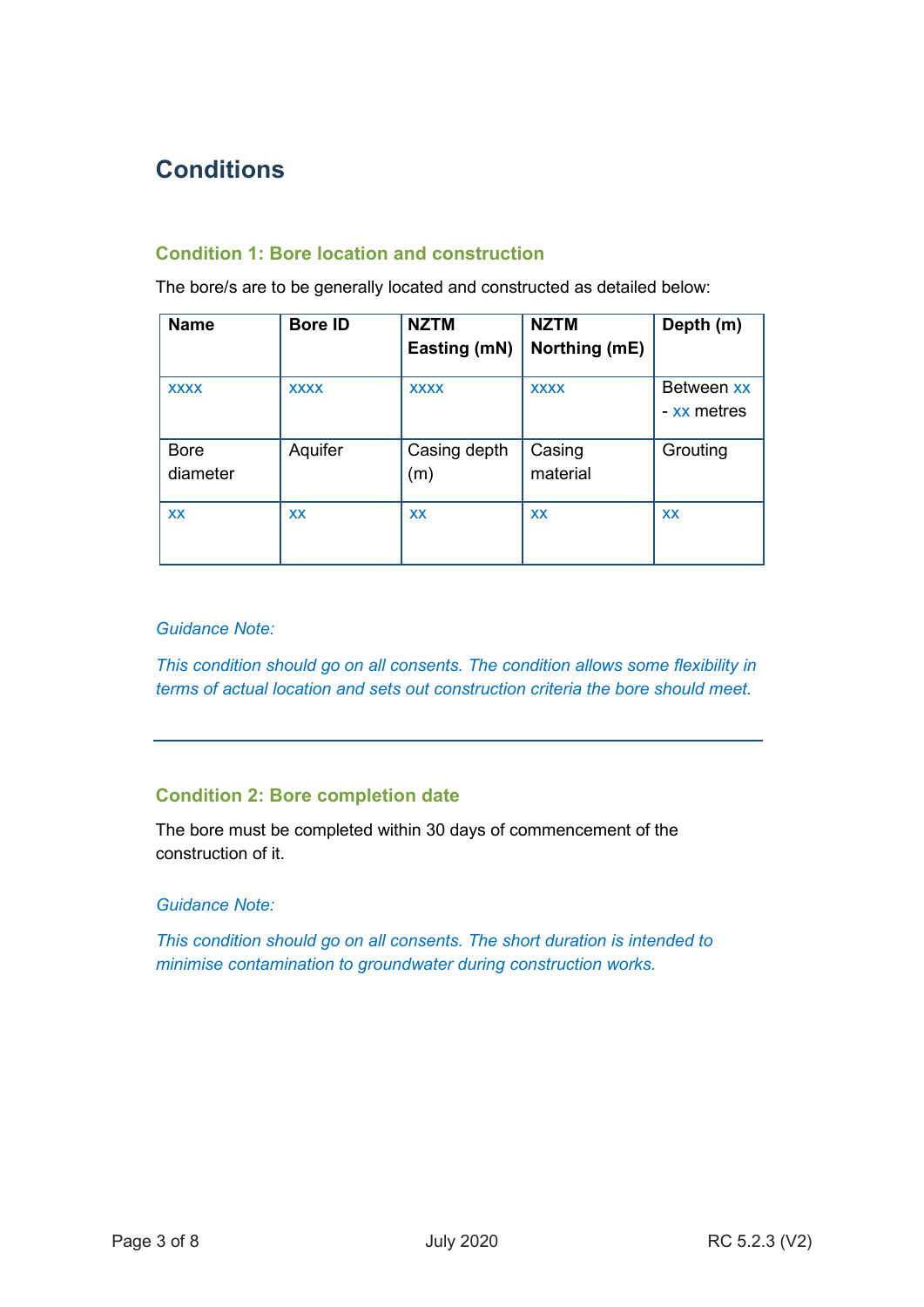## **Condition 3: Bore design, construction, maintenance, and record keeping**

The bore must be constructed, maintained, tested, and records kept (drilling log), in accordance with NZS 4411:2001, Environmental Standard for Drilling of Soil and Rock. Adequate provisions for groundwater water level measurement and water sampling must also be provided at the bore head.

#### Advice Note 1:

Bore headworks constructed in accordance with the diagram and explanation provided below will be considered to meet the NZS 4411:2001 Section 2.5.5.3-5.

| Above ground |                                                                                                                                                                                                                                                                                                    | <b>Below</b> ground                                                                                                                      |
|--------------|----------------------------------------------------------------------------------------------------------------------------------------------------------------------------------------------------------------------------------------------------------------------------------------------------|------------------------------------------------------------------------------------------------------------------------------------------|
|              | The top of the casing must<br>extend at least 0.3m above<br>the natural ground level or<br>pump house floor, whichever<br>is the lower<br>A concrete pad of 0.3m radius<br>and 0.1m thick, graded to<br>drain surface water away<br>from the bore, is to be<br>constructed around the bore<br>head | Cover<br>Ground<br>Concrete floor,<br>Drain<br>slope away<br>from casing<br>$\mathcal{L}_{\mathcal{M}_{\mathcal{M}}}$<br>Casing<br>Grout |

#### Advice Note 2: Water level measurement and water quality sampling

*NZS 4411:2001 Section 2.5.5.7 (water level measurement) can be met by strapping a 20mm diameter (minimum) tube (polypipe) to the main riser, power and support stay for the pump, the provision of a hole in the headworks of a minimum of 20mm diameter and a removable, screw-type cap. Provision at the top of the bore for water quality sampling can be achieved by fitting a tap or hand valve as close to the pump outlet as possible and before the water enters any storage tank or filter. It should have at least 0.3 metre clearance above ground level or other obstruction to allow a sample bottle to be filled.*

#### *Guidance Note:*

*This condition should go on all consents. NZS 4411:2001 sets out standards to minimise adverse effects to groundwater from construction works. The drill log builds a geological record of the site and verifies the presence of the target aquifer. Provision for water quality and level monitoring enables sampling to be undertaken to check the ongoing condition of the aquifer.*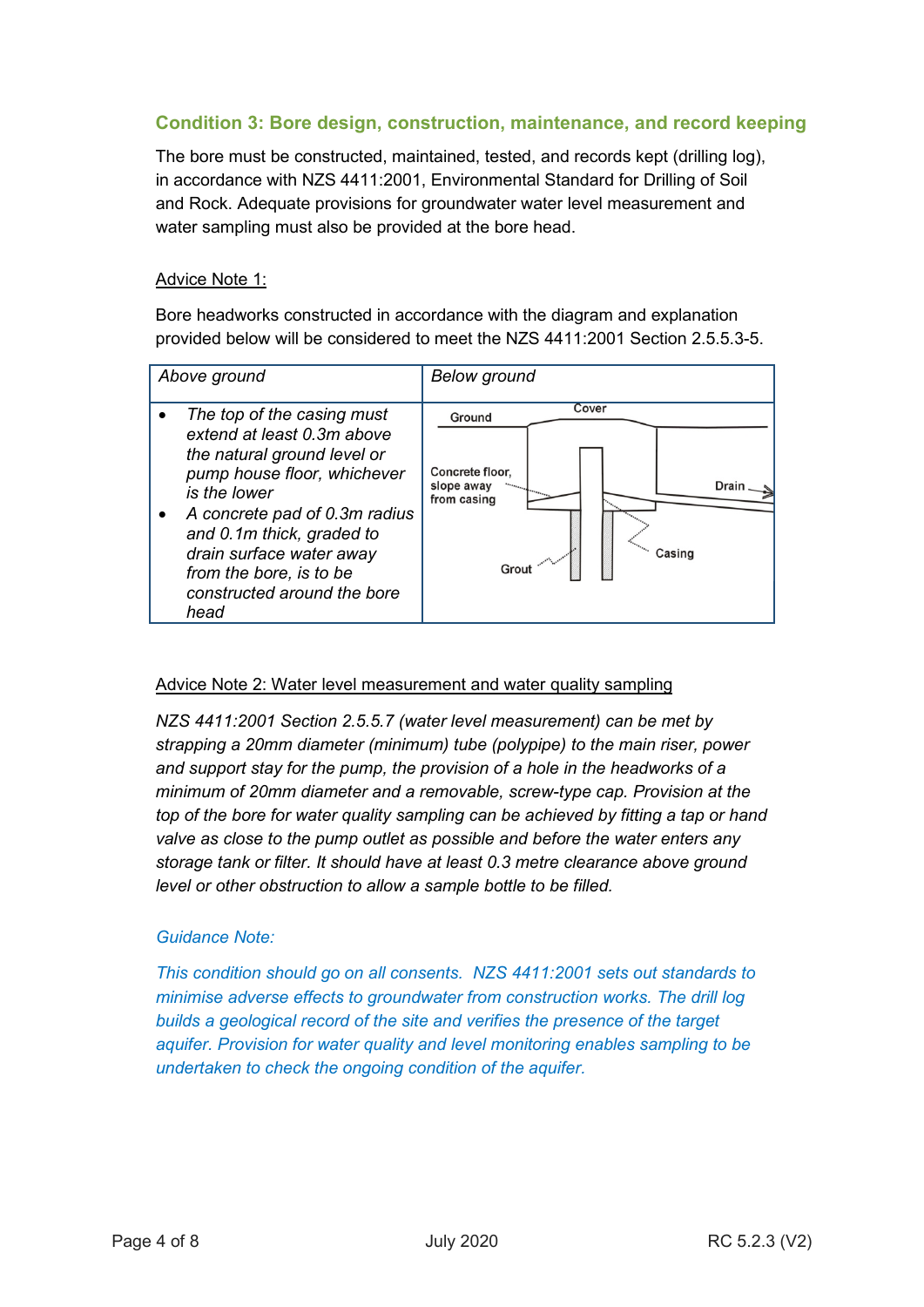## **Condition 4: Bore identification**

A bore identification number XX must be permanently affixed, in a clearly visible location and in a form that will remain legible, to the bore head structure.

#### *Guidance Note:*

*This condition should go on all consents. The bore identification number for each bore is to be entered into this condition. This enables the council and the consent holder to clearly determine which bore is which and to keep records of bore and their location in the region.* 

#### **Condition 5: Information to be supplied to the council**

The following information must be supplied to Council within 20 working days of completion of the bore:

- a. The drilling log.
- b. A digital photograph(s) legibly showing:
- c. the bore number affixed to the bore head structure;
- d. the length of the casing protruding above the concrete pad; and,
- e. the concrete pad around the bottom of the bore head.
- f. An annotated map, or aerial photograph, that accurately and clearly shows the physical location and coordinates for the bore.
- g. The following as built details for each bore –

|  | Name   Bore ID   NZTM Easting (mN) | $\vert$ NZTM Northing (mE) $\vert$ Depth (m) |  |
|--|------------------------------------|----------------------------------------------|--|
|  |                                    |                                              |  |

| Bore diameter   Aquifer | $ $ Casing depth $(m)$ $ $ Casing material | Grouting |
|-------------------------|--------------------------------------------|----------|
|                         |                                            |          |

#### Advice Note:

An aerial map can be downloaded from Auckland Council's web site if an aerial photograph is required.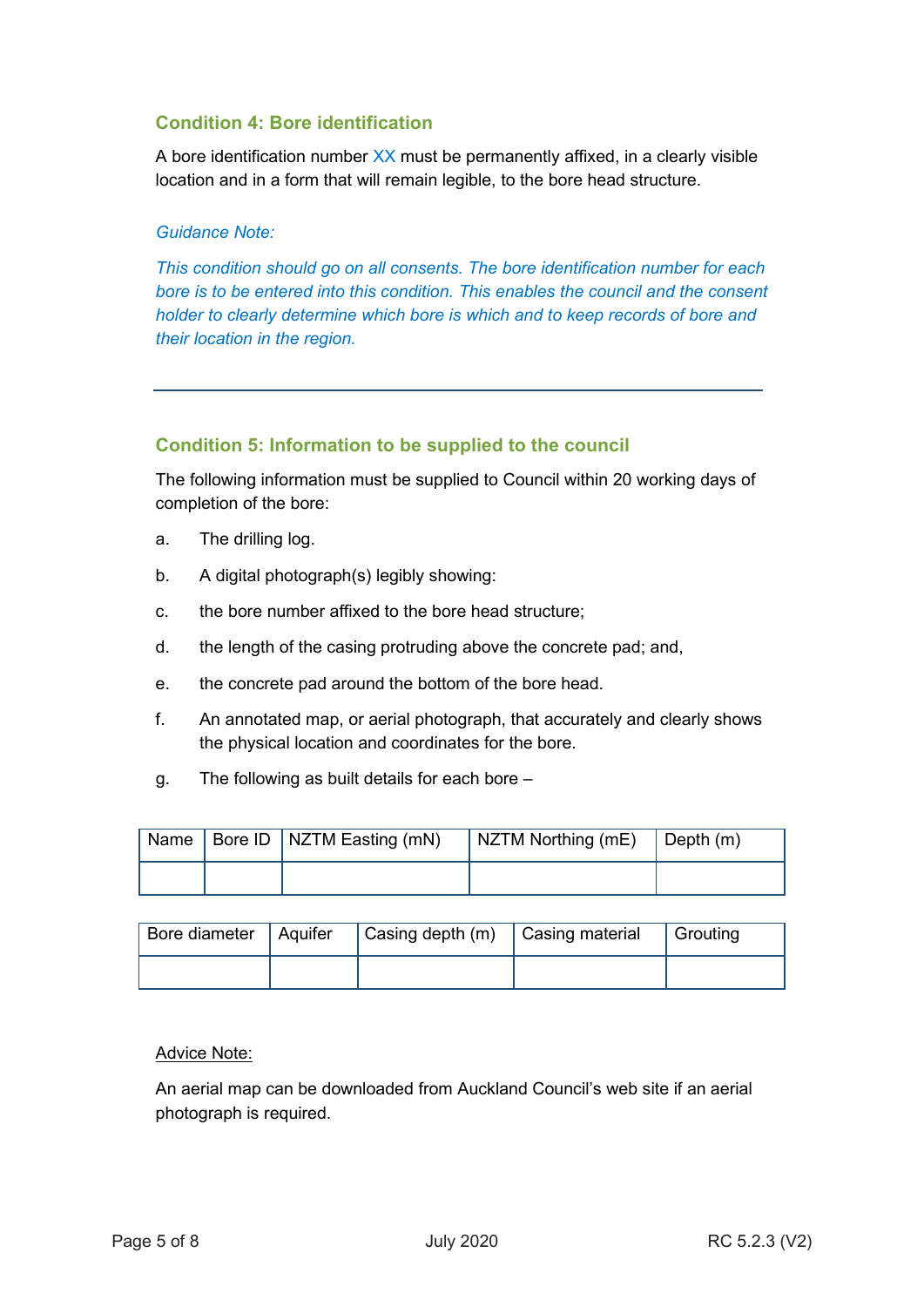### *Guidance Note:*

*This condition should go on all consents. It confirms to the council that a bore has been constructed and enables the council to update its bore records for ongoing monitoring and management purposes.*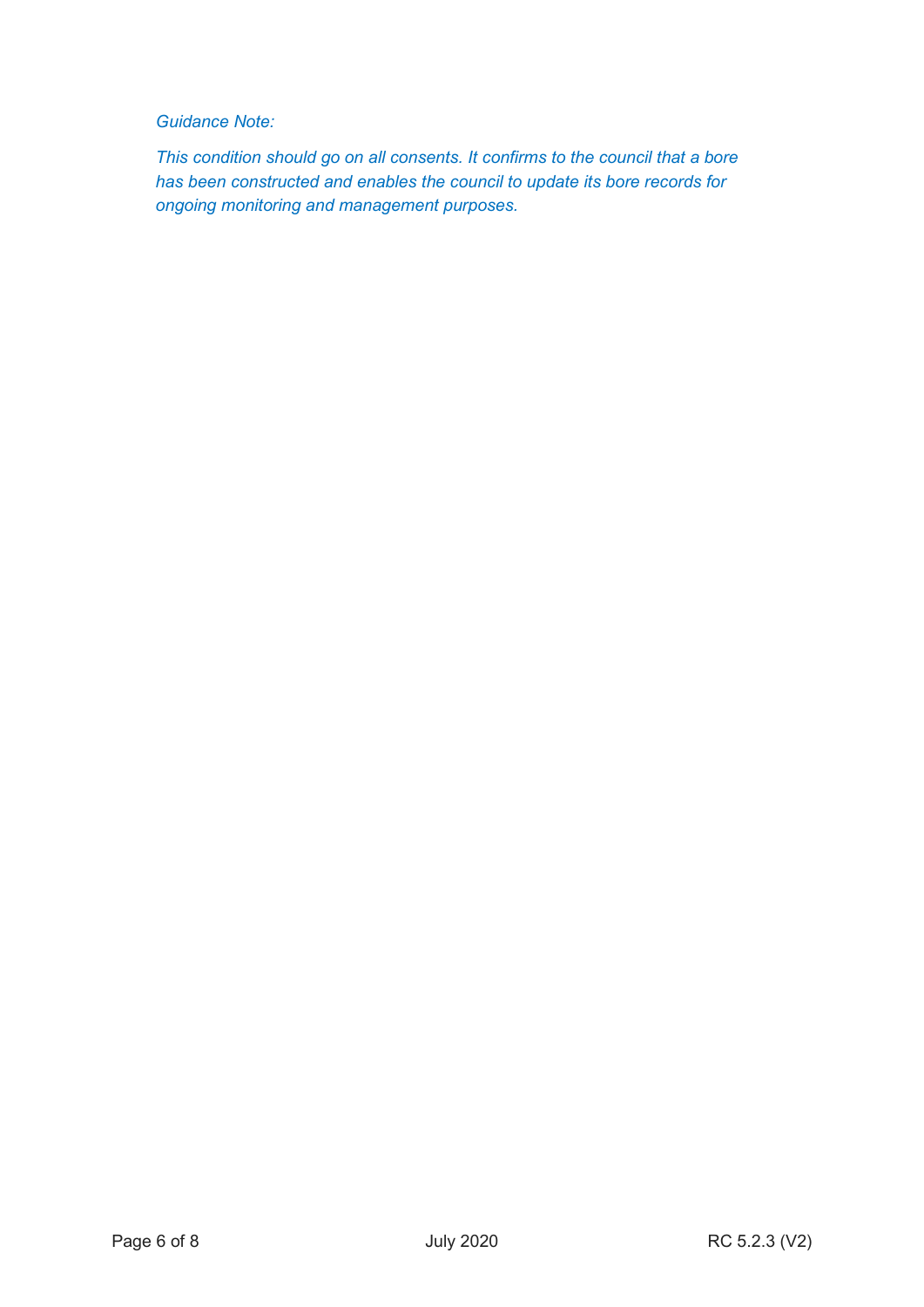## **Advice Notes**

### **Advice Note 1: Email contact details**

All information required by the council in this consent can be sent to bores@aucklandcouncil.govt.nz

*Guidance Note:*

*This advice note should go on all consents.*

#### **Advice Note 2: Drinking water standards**

The consent holder is advised that groundwater supplied for human consumption should meet the requirements of the Drinking Water Standards for New Zealand (2005), the Health Act 1956, as amended by the Health (Drinking Water) Amendment Act 2007 (HDWAA) and any other Ministry of Health requirements, such as those contained in the Health (Drinking Water) Amendment Act 2007.

#### *Guidance Note:*

*This advice note should go on all consents. Most bores are used to provide drinking water and this advice note provides information to the consent holder on the standards which should be met. The purpose of the advice note is educational only.* 

## **Advice Note 3: Compliance with regional rules**

There are regional rules that cover the ongoing use, maintenance, restoration, alteration, replacement or decommissioning of the bore which must be complied with. These rules are in Activity table E7.4.1 (A36-A42) of the Auckland Unitary Plan (Unitary Plan).

#### *Guidance Note:*

*This advice note should go on all consents to inform the consent holder of their obligations in terms of the ongoing use and/or decommissioning of the bore. The bore consent itself covers the effects associated with the drilling of the bore. Once drilled, other rules in the Unitary Plan cover any change in the use of the bore.*